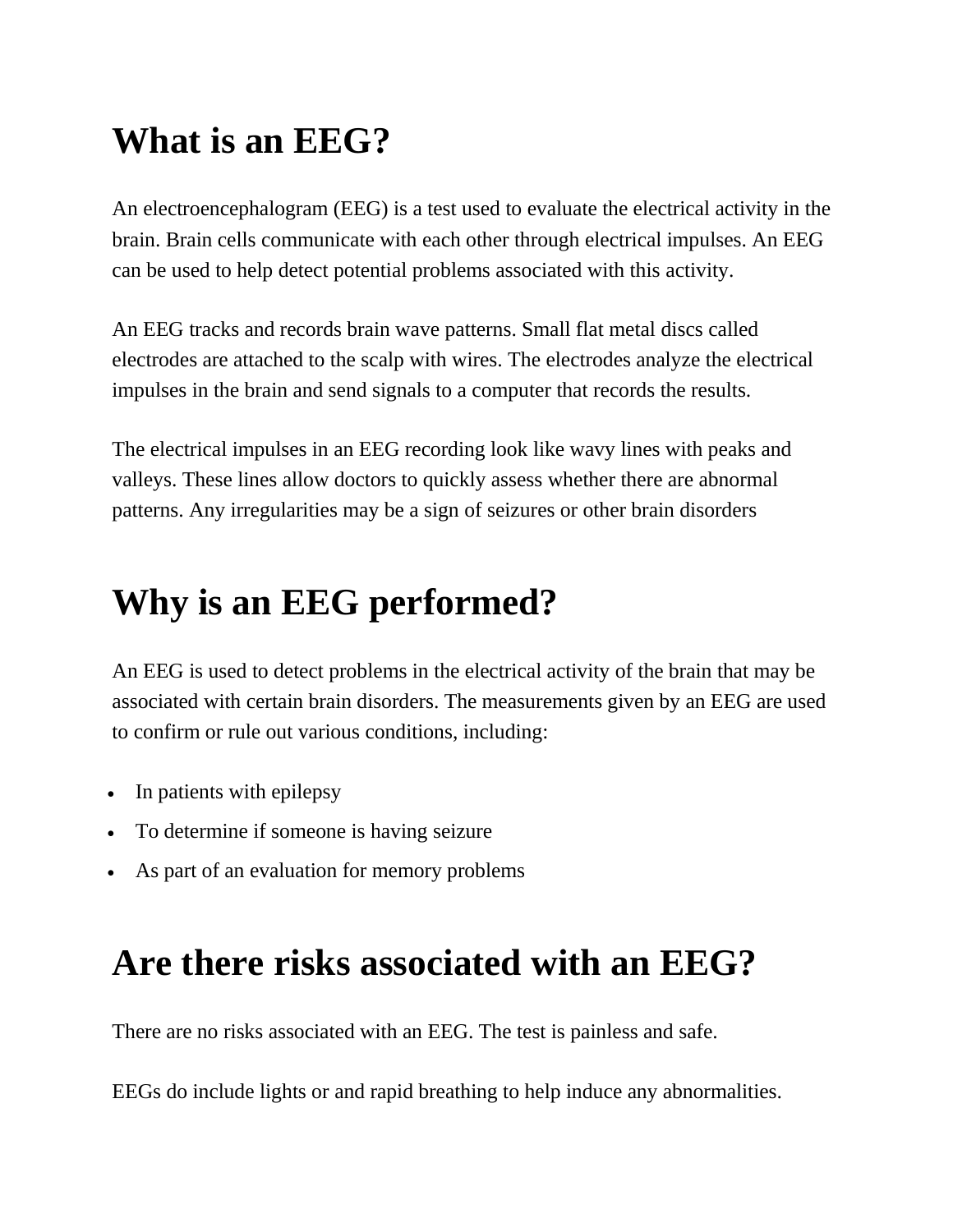## **What can I expect during an EEG?**

An EEG measures the electrical impulses in your brain by using several electrodes that are attached to your scalp. An electrode is a conductor through which an electric current enters or leaves. The electrodes transfer information from your brain to a machine that measures and records the data.

The technician will measure your head and mark where to place the electrodes. These spots are scrubbed with a special cream that helps the electrodes get a high-quality reading.

The technician will put a sticky gel adhesive on 16 to 25 electrodes, and attach them to spots on your scalp.

You will lie on a bed and the test takes about one hour

Once the test begins, the electrodes send electrical impulse data from your brain to the recording machine. This machine converts the electrical impulses into visual patterns that appear on a screen. A computer saves these patterns.

The technician may instruct you to do certain things while the test is in progress. They may ask you to lie still, close your eyes, breathe deeply, or look at stimuli (such as a flashing light or a picture).

After the test is complete, the technician will remove the electrodes from your scalp.

During the test, very little electricity passes between the electrodes and your skin, so you'll feel very little to no discomfort.

In some instances, a person may undergo a long term monitoring. These EEGs use video to capture seizure activity. The EEG may show abnormalities even if the seizure